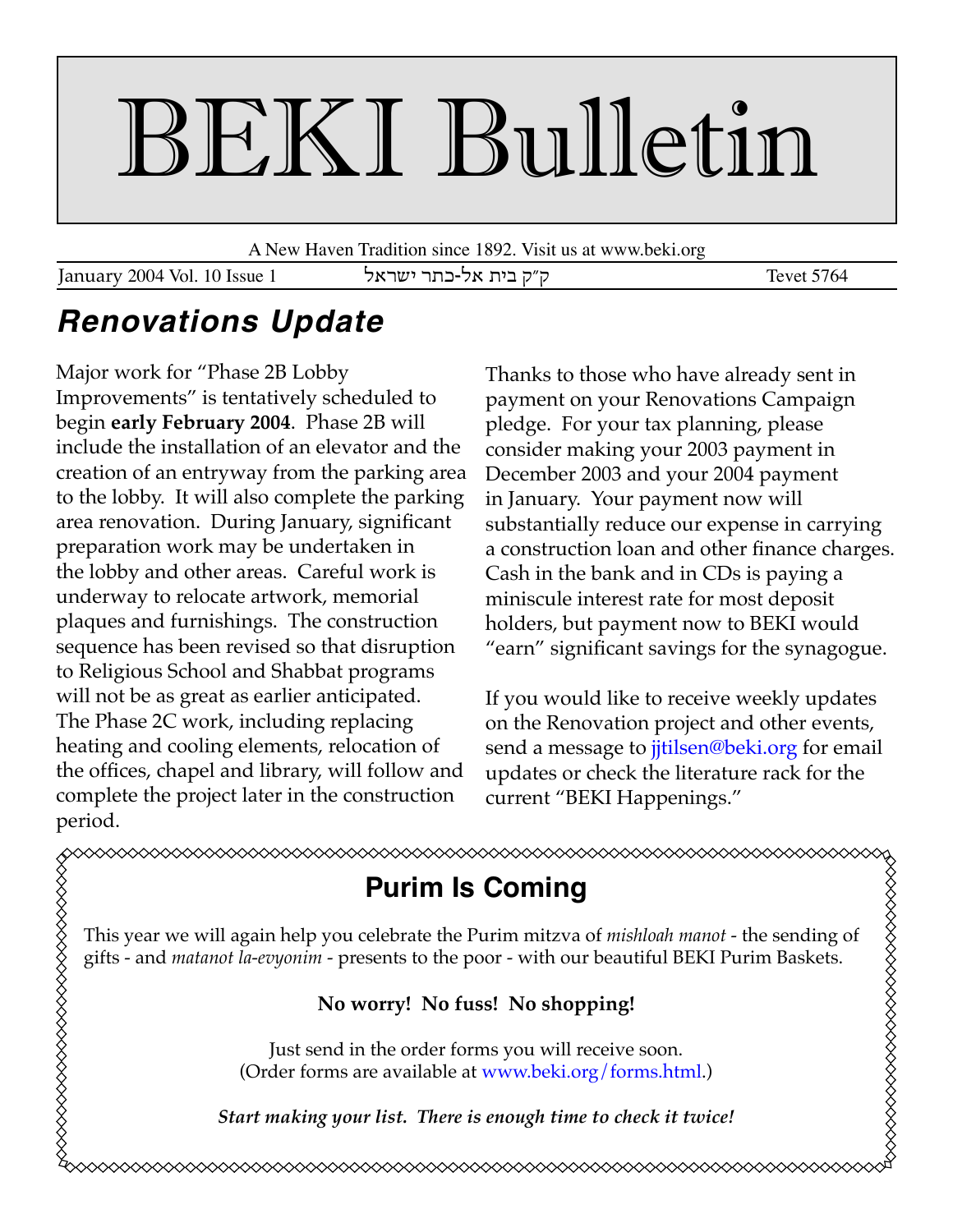## **[Kulanu](http://www.beki.org/kulanu.html) & [Saul's Circle](http://www.beki.org/sauls.html)**

Kulanu and Saul's Circle have been very active with both programming and community work. We are thrilled to welcome Olivia Wood from Chapel Haven who works with the Day Programs. We raked and bagged the synagogue leaves. The Chapel Haven folks also worked finishing the Book Sale for the Special Education Program. In December they were hosted by Sydney Perry, Director of the Department of Jewish Education, for a luncheon and movie at the JCC in appreciation for all their work at the TTM Book Sale. LK

## **[USY](http://www.beki.org/youth.html#kadimausy) Universe**

Thanks to everyone who supported the USY Thanksgiving Pie Sale this year! We hope that our delicious pies were a big hit at your holiday dinner! Because of your support, we will be able to make another significant financial donation to the USY Tikun Olam Fund this year.

## **[Kadima](http://www.beki.org/youth.html#kadimausy) Korner**

Order Your USY / Kadima Superbowl Sunday Deli Box Dinner!

## **Calendar Notes in January**

On Thursday 1 January 2004, "New Year's Day," morning services are from 9:00a to 9:30a. The office is closed. The evening service is at the usual time, 5:45p to 6:00p.

On Monday 19 January 2004, Martin Luther King Jr. Day, morning services are from 9:00a to 9:45a; the Rashi Study Group will meet from 9:45a to 10:30a; and the office is closed. Other services are at their usual times.

#### **BEKI Bulletin**

The newsletter is published monthly by Congregation Beth El-Keser Israel for the benefit of its members. Congregation Beth El-Keser Israel is affiliated with the United Synagogue of Conservative Judaism.

To contribute articles or for inquiries regarding membership, donations, or special activities, call the Synagogue office (203) 389-2108, or write to 85 Harrison Street, New Haven, CT 06515-1724 or email: *[jjtilsen@beki.org](mailto:jjtilsen@beki.org)* or see our web page: *[www.beki.org](http://www.beki.org/coopjona.html)*

For information about advertising, call the synagogue office. Deadline for submission of ads or articles is the 1st of the month preceding publication. Annual subscription is \$36.00.

#### *BEKI-Bulletin*

© 2004 Congregation Beth El-Keser Israel. A Message from Rabbi Tilsen & Dear Rabbi © 2004 Jon-Jay Tilsen. All rights reserved.

Editor Rabbi Jon-Jay Tilsen<br>Associate Editor Donna Levine<br>Associate Editor Donna Kemper Circulation Manager<br>
Production Editor Ted Maynard<br>
Ted Maynard Photographer Charles Ludwig<br>
Advertising Editor Sheila Gardiner<br>
Advertising Associate Ronni Rabin Advertising Associate



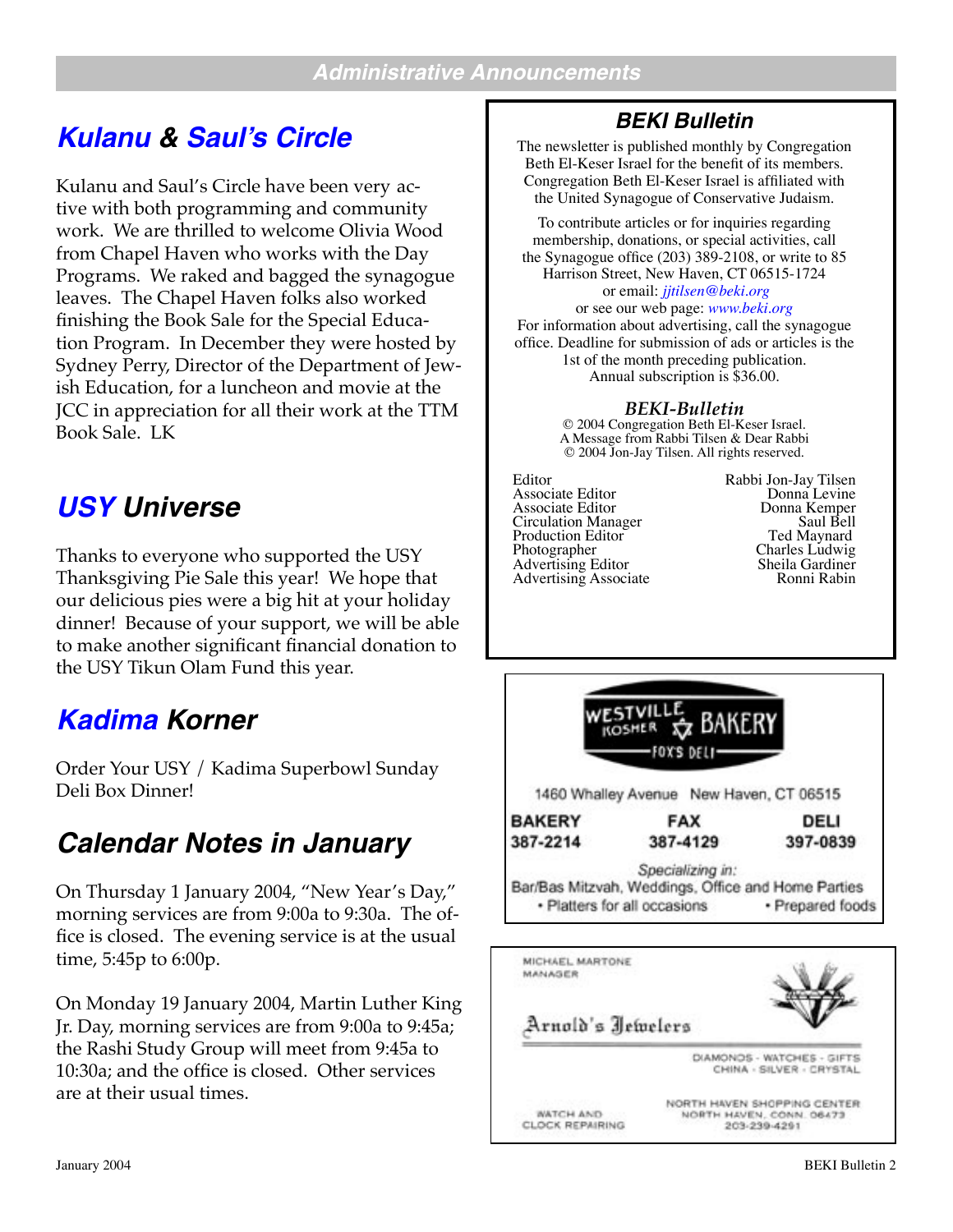## **The Better Jew**

 $A^{\text{re}$  observant Jews better people? If observant people sin, doesn't this prove religion is hypogrisy? religion is hypocrisy?

From time to time, I have been asked if traditionally observant Jews are better than other Jews. The question typically arises after the revelation of some heinous crime committed by an "observant" Jew. A fringe-wearing businessman on the take, an educator of children on the make – if a religious Jew acts this way, what good is religion?

I would not know how to go about scientifically testing this question. I really don't know if religious people behave more ethically or kindly than others on average. I am sure that traditional teachings lead some to intolerance and fanaticism and others to love and progressive values.

That said, I am sure that my somewhat observant life style makes me better – not better than anyone else, but better than I would otherwise be. Although I cannot compare myself to some "average" non-observant person, I can compare myself to what I suppose I would be without some measure of Torah and mitzvot.

Daily Torah study, prayer and ritual observance reminds me that I am accountable, that my life has a larger meaning, that I am loved by my Creator, and that I have obligations toward others. Each of the rituals has some specific meaning that reminds me of important values. When I put on my tallit and see the fringes, I recall the words of the Shema: "You shall look at them and remember all the mitzvot of the Almighty and do them…" (Numbers 15). When I wind the tefillin straps on my hand, I commit myself to a relationship with God based on important ideals: "I bind myself to

you forever; I bind myself to you with righteousness, justice, love and compassion. I bind myself to you with faithfulness and thereby know God" (Hosea 2). When I see the mezuza on a doorpost I am reminded of the Divine Presence



Rabbi Tilsen

in the home and of the value of compromise. When I attend a daily service I see that I have responsibilities toward others and that my presence matters.

Study, prayer and ritual provide a structure to my life that helps me be better than I would be otherwise. While I cannot prove this scientifically, I am confident that this is so, because there are so many times that the words of the siddur or a teaching of our sages come to mind and guide me on a good path. It does not work for me 100% of the time, but it works enough to keep me committed.

Some might say that all of this "religion" is really only needed by people who are weak, lost or confused. But I am sure that at least some of the time, this includes most of us.

*A limitless love You have shown to the House of Israel Your people in teaching us Torah, Mitzvot, Laws and Rules…. The words of Your Torah and Your Mitzvot are our "life" and our "length of days…."* -- Siddur

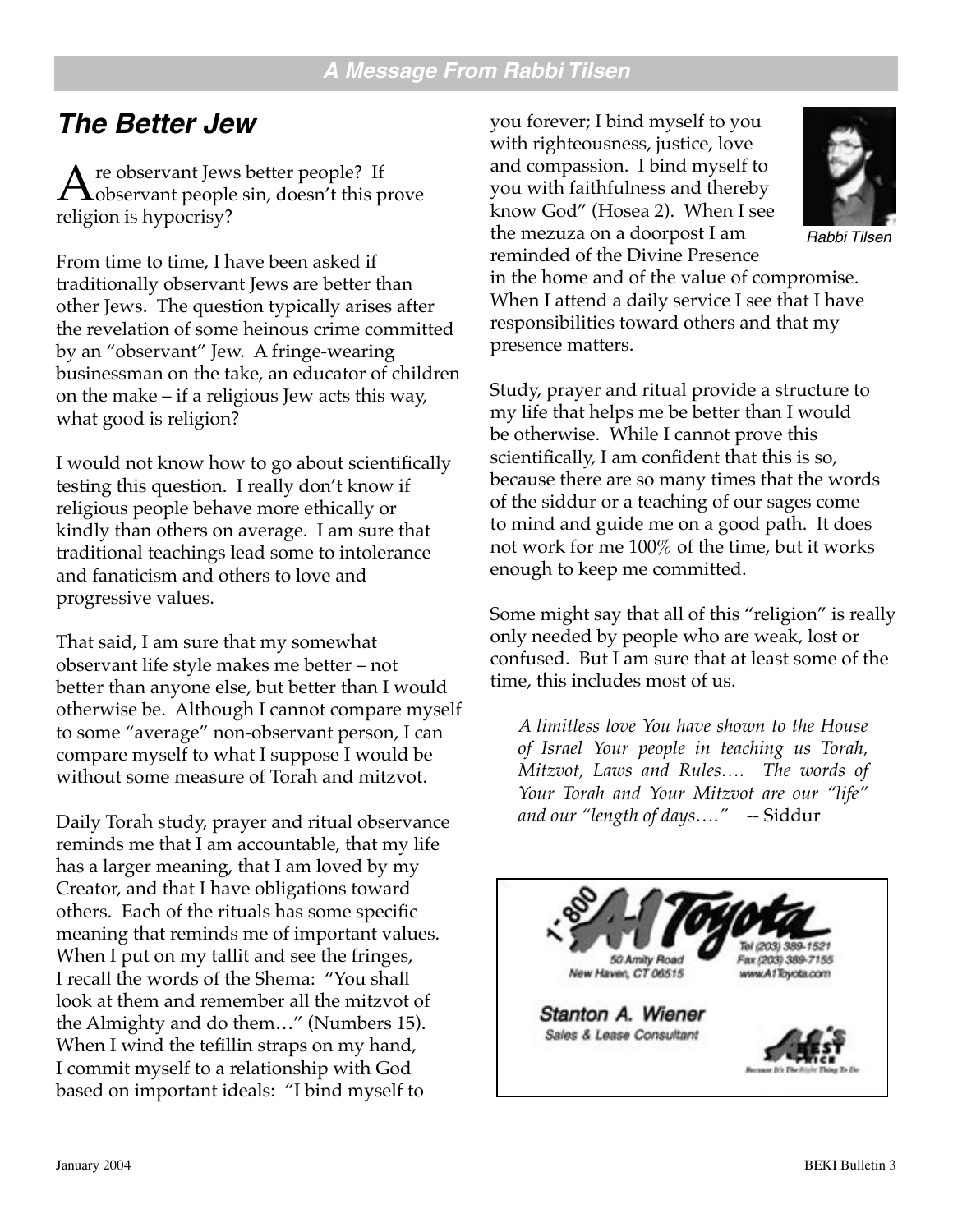## **What Lesson Can Be Learned in Cutting Pies?**

 $M/\hbar$  That lesson can be learned in cutting pies? Somewhere in my educational travels, someone taught me that answers are important, but asking a hard question is the sign of true learning and actually the perfect model for Jewish Education.

It was Thanksgiving Eve, a cold and dark night. Seven BEKI Religious School students, accompanied by Liora Lew and Andy Schultz, visited the Food Bank and Community Kitchen at the Parish House on Temple Street.

I had arranged the visit through Interfaith Council of Ministries (ICM), of which BEKI is a member. During the week before, the Religious School children and their parents donated thirtyfive pies (which is 280 pieces of pie!)

We walked down old stone steps into the basement of the Parish House and were warmly received by two volunteers. They happily divided us into two work groups. Our children expressed surprise on how nice the tables looked. The public school children had decorated the tables and volunteers had set them.

So we went to our work stations. Liora's group stocked the Food Pantry shelves. The volunteer leader was thrilled to relate that they have a "kosher shelf" for packaged food for Jewish patrons. She shared that daily they feed an eighty-two year old Jewish woman. She showed us a poster she had mounted to identify the various symbols of kashrut supervision.

Herein was the lesson, what we call the "hidden curriculum." Yes, there are poor elderly Jews in New Haven who receive social services. This raised many questions among the children. Consequently, we will learn more about how we can work with Jewish Family Services and other agencies.

The second group cut and bagged pies and set up plasticware for the 180 meals that would be delivered the next morning. As we left, to return to the love of our families and the warmth of our



Dr. Lauren Kempton

homes, the smells stayed with us: the pumpkin and apple pie, the turkeys, the collard greens. But our minds were also touched by a real need that we can help meet.

This was the teachable moment. The students shared their experiences with their classmates and families and we will proceed with plans for future projects.

## **BEKI Religious School**

Last month found the children of BEKI Religious School learning many lessons of *tsedaqa* and *Tiqun Olam*. The children, after volunteering at the Center Church Parish House for Thanksgiving, were alerted to a need for sample size toiletries so that the homeless may shower. We have established a Collection Box in the coatroom here at BEKI.

The Religious School celebrated Hanuka with a schoolwide celebration. They were joined by their parents and Sahar and Ziv, our Israeli Teen Emissaries from Afula. Each child made a *Hanukia* designed by Rita Sela. The entire school presented a Hanuka Rap that retold the story of Hanuka. They then feasted on latkes and applesauce and played *dreidel* and other games.

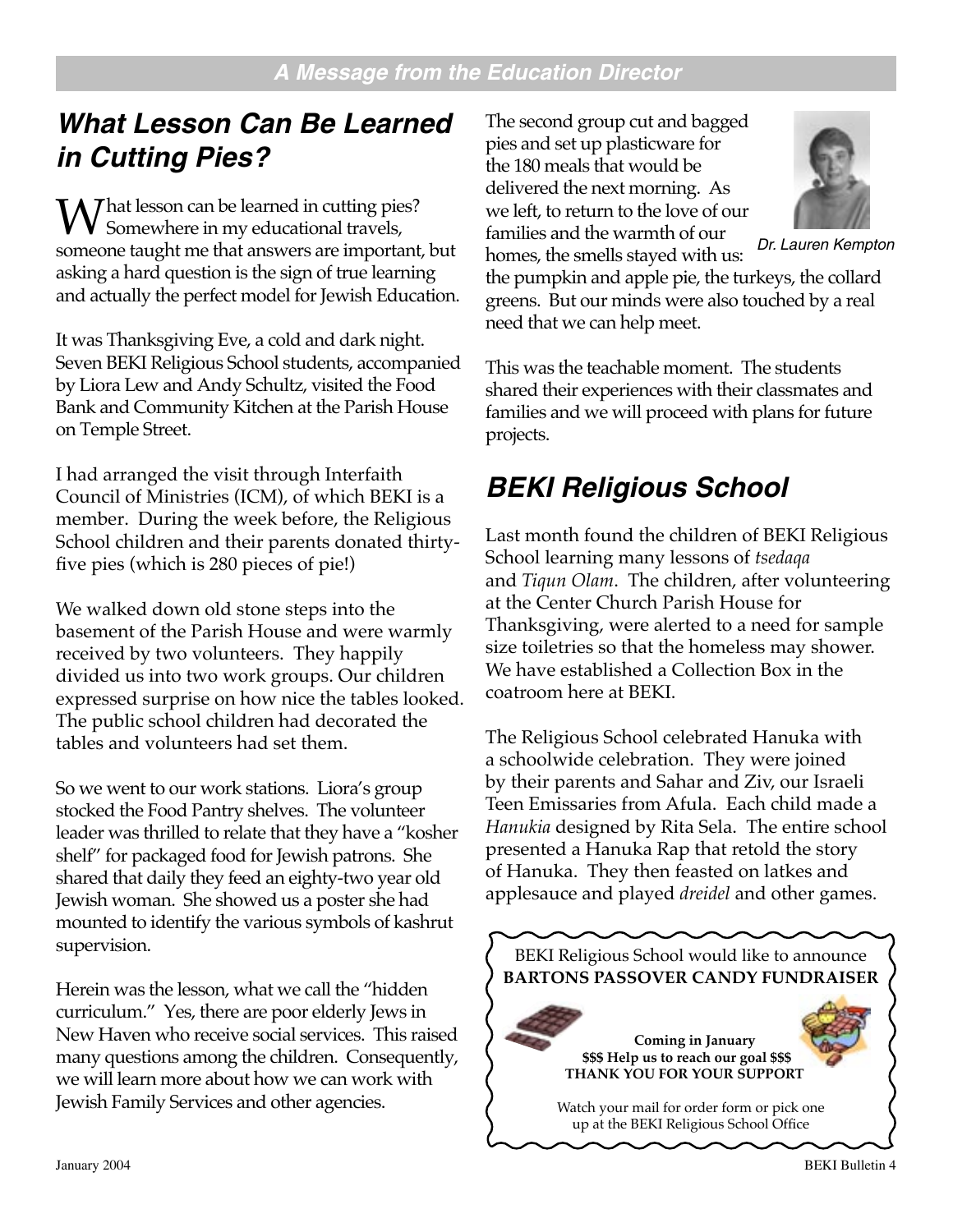## **Mazal Tov to:**

- Andres & Rebecca Martin on the birth of Jacob Donald Martin, and to older siblings Max, Ariela and Gabriela
- Steven & Jill Citron-Pousty on the birth of Felix Citron-Pousty, and to older siblings Fay and Tessie
- Irving Weinstein on celebrating a milestone birthday
- Violet Ludwig on celebrating a milestone birthday
- George G. Posener on celebrating a milestone birthday
- Stephen & Rachel Wizner on the birth of Baby Girl Wizner to Jake & Kira Wizner

Births, Baby Event and Benei Mitzva Notices can be found on BEKI's website [www.beki.org](http://www.beki.org/coopjona.html) in the [Lifecycle](http://www.beki.org/newsindex.html#lifecycle) section.

Death Notices and Yahrzeit Observances listed by name and date can be found on BEKI's website [www.beki.org](http://www.beki.org/coopjona.html) in the [Lifecycle](http://www.beki.org/newsindex.html#lifecycle) section.

*With Sorrow we note the passing of*

*Belle Sherman Goldberg*

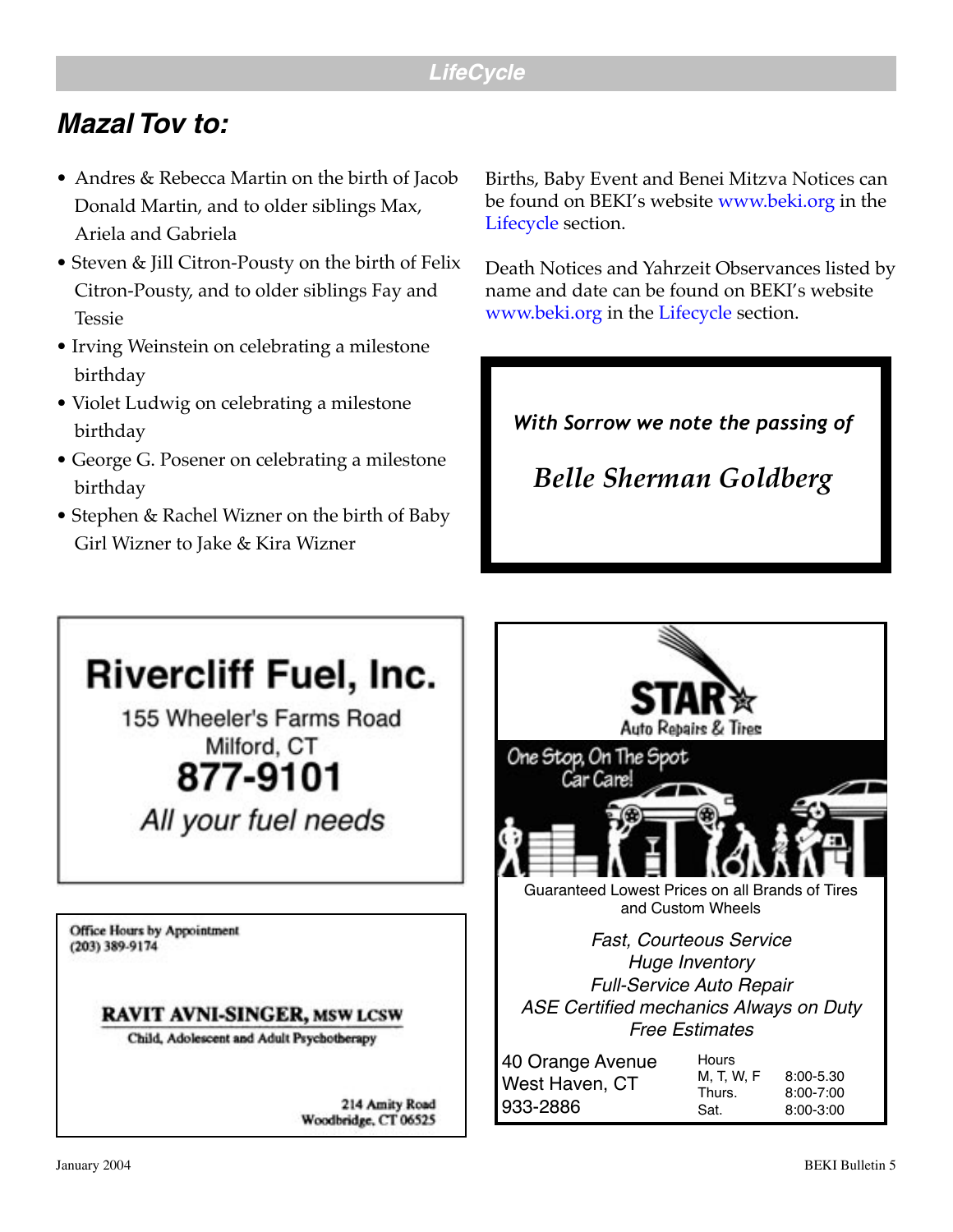## **Rotation Schedule Available**

The "Master Rotation List" for Shabbat & Festival service participation was mailed in mid- December to some households on the BEKI membership list. (Additional copies are available from the BEKI office at 389-2108 x14, in the literature rack, or at [www.beki.org/rotate.html](http://www.beki.org/sauls.html)). The list is the schedule of services and programs to be lead by volunteers. If you would like to lead a children's or adult service, or learn to do so, contact Rabbi Tilsen at 389-2108 x10 ([jjtilsen@beki.org](mailto:jjtilsen@beki.org)).

The "Master Rotation List" offers only a partial picture of the volunteerism at BEKI. Not listed there are the over fifty Torah Readers and the Torah Reading coordinators, the leaders of the Late Friday service and weekday services, those who prepare BEKI mailings, the work of the Board and its committees, the work of the Sisterhood and Religious School, the Renovations Committee and Qiddush Committee, and much more.

BEKI has a long history of volunteerism. Over the past decades, much of the building was built and maintained by its members' own labor. Food preparation for programs and cleanup was done by members. In our day, many have now extended this "Jew-it-yourself" approach to the worship and teaching services as well. This has earned BEKI the epithet of "The People's Temple."

## **Friendly Face?**

If you might like to serve as a "Greeter" on a Shabbat or Festival morning, to welcome guests, direct visitors, and assist those with special needs, please contact Ritual Committee Chairperson Steven Fraade at 397-9430 or steven. fraade@yale.edu, or Rabbi Tilsen at 389-2108 x10 or jjtilsen@beki.org.

## **Important Tax Information**

You can contribute stocks and securities directly to BEKI. For some, significant tax advantages can be realized by contributing appreciated stocks. IRS regulations allow the donor to deduct the appreciated value of the security.

Taxpayers are reminded that synagogue dues, pledges and contributions are tax-deductible to the full extent of the law. For many people it is advantageous to pay dues, pledges and contributions before the end of the tax year (for most people 31 December). For some people, January presents a new opportunity to contribute in a way that is deductible in the new year. It is also helpful to BEKI to receive your payment at an early date. Please consult your tax advisor for more information.

## **Viruses & Email**

BEKI email addresses, like those of many other fine institutions, have been used as the "sender" address in forged messages containing viruses. The "sender" information is easily altered by hackers and there is nothing we can do about it. Email from Rabbi Tilsen always includes a subject beginning "BEKI:" or another meaningful subject line. "If in doubt, throw it out."

## **Megilla Readers Needed**

If you would like to read Megillat Ester (the Book of Esther) on Purim at BEKI, or learn how to, please contact Rabbi Tilsen (389-2108 x10 [jjtilsen@beki.org\)](mailto:jjtilsen@beki.org) at your earliest opportunity. Purim is observed on Saturday night 06 March and Sunday morning 07 March 2004 in New Haven and other cities that were not walled in the thirteenth century BCE.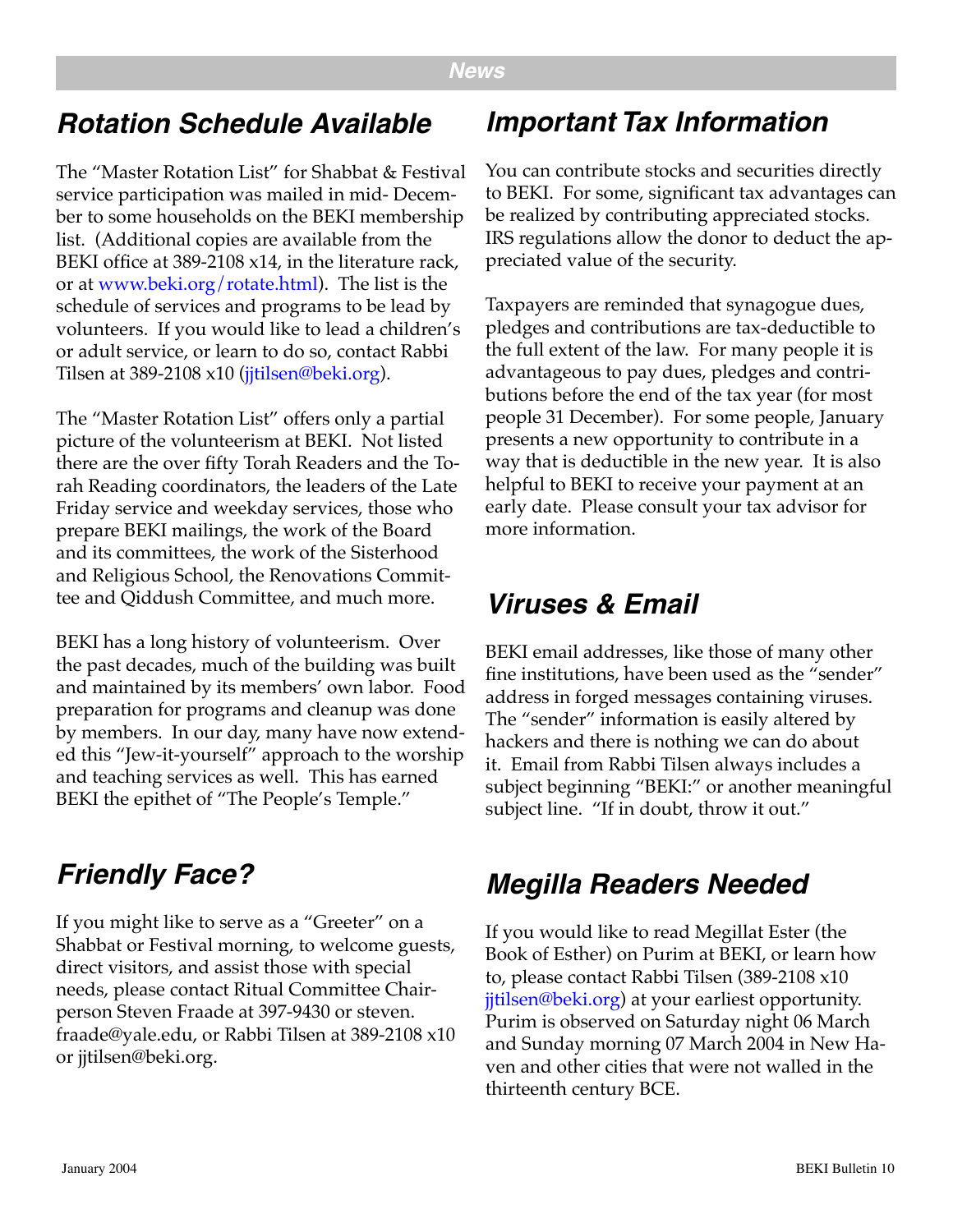#### **News**

## **Ari Nathan Levine Children's Library**

The following books were purchased through generous donations to the Ari Nathan Levine Fund. The books are housed in the Claire Goodwin Youth Room on a non-lending basis. They are of particular interest to the parent volunteer leaders of our Shabbat Children's Programs.

*The Story of Jonah* illustrated by Nadine Wickenden

*Eight Candles to Light: A Chanukah Story* by Jonny Zucker and Jan Barger Cohen

*The Rugrats' Book of Chanukah* adapted by Sarah Willson

*Shabbat Shalom!* by Michelle Shapiro Abraham *Sammy Spider's First Shabbat* by Sylvia Rouss *Breishit: In the Beginning* adapted by Alison Greengard

*Adam & Eve's First Sunset: God's New Day* by Sandy Eisenberg Sasso

*The Tower of Babel: Migdal Bavel* adapted by Alison Greengard

*When the Chickens Went on Strike: A Rosh Hashanah Tale* by Erica Silverman

*This is the Dreidel* by Abby Levine

*The Kids' Cartoon Bible* by Chaya Burstein

*Big Like Me: A New Baby Story* by Ruth Finkelstein *Sammy Spider's First Hanukkah* by Sylvia Rouss

*Sammy Spider's First Trip to Israel* by Sylvia Rouss

*Sofer: The Story of a Torah Scroll* by Eric Ray

*Bagels from Benny* by Aubrey Davis

*Dream: A Jewish Bedtime Book* by Howard Kurtz

*The Shabbat Box* by Lesley Simpson

*Is It Shabbos Yet?* by Ellen Emerman

*Night Lights: A Sukkot Story* by Barbara Diamond Goldin

*Sammy Spider's First Tu B'Shevat* by Sylvia Rouss *Too Much of a Good Thing* by Mira Wasserman *It's Party Time: A Purim Story* by Jonny Zucker and Jan Barger Cohen

*All About Sukkot* by Judyth Groner and Madeline Wikler

*A Costume for Noah: A Purim Story* by Susan Remick Topek

*Apples and Honey: A Rosh Hashanah Story* by Jonny Zucker and Jan Barger Cohen

*All About Yom Kippur* by Judyth Groner and Madeline Wikler

*The Mouse in the Matzah Factory* by Francine Medoff

*Sammy Spider's First Passover* by Sylvia Rouss *Sammy Spider's First Purim* by Sylvia Rouss *All About Passover* by Judyth Groner and Madeline Wikler

*The Borrowed Hanukkah Latkes* by Linda Glaser *Just Right: The Story of a Jewish Home* by Ellen Emerman

*The Littlest Candlesticks* by Sylvia Rouss

## **Checks VISA Mastercard Honored**

The BEKI office and Sisterhood Giftshop accept checks, VISA and Mastercard for payment of any donation, pledge, fee or purchase. (Checks or cash only for grocery certificates.) Although BEKI pays the usual merchant's fee for the use of the charge cards, we are pleased to offer this convenience to our members and supporters.

## **Maariv Evening Service**

The daily maariv evening service comprises the recitation of the Shema and its accompanying blessings, as well as the individual recitation of the Amida. The maariv service (also known as arvit) provides an opportunity to fulfill the Biblical commandment of reciting the Shema at night as well as fulfilling the rabbinically mandated recitation of the Amida. An audio recording of the Shema is available in BEKI's web Audio Library.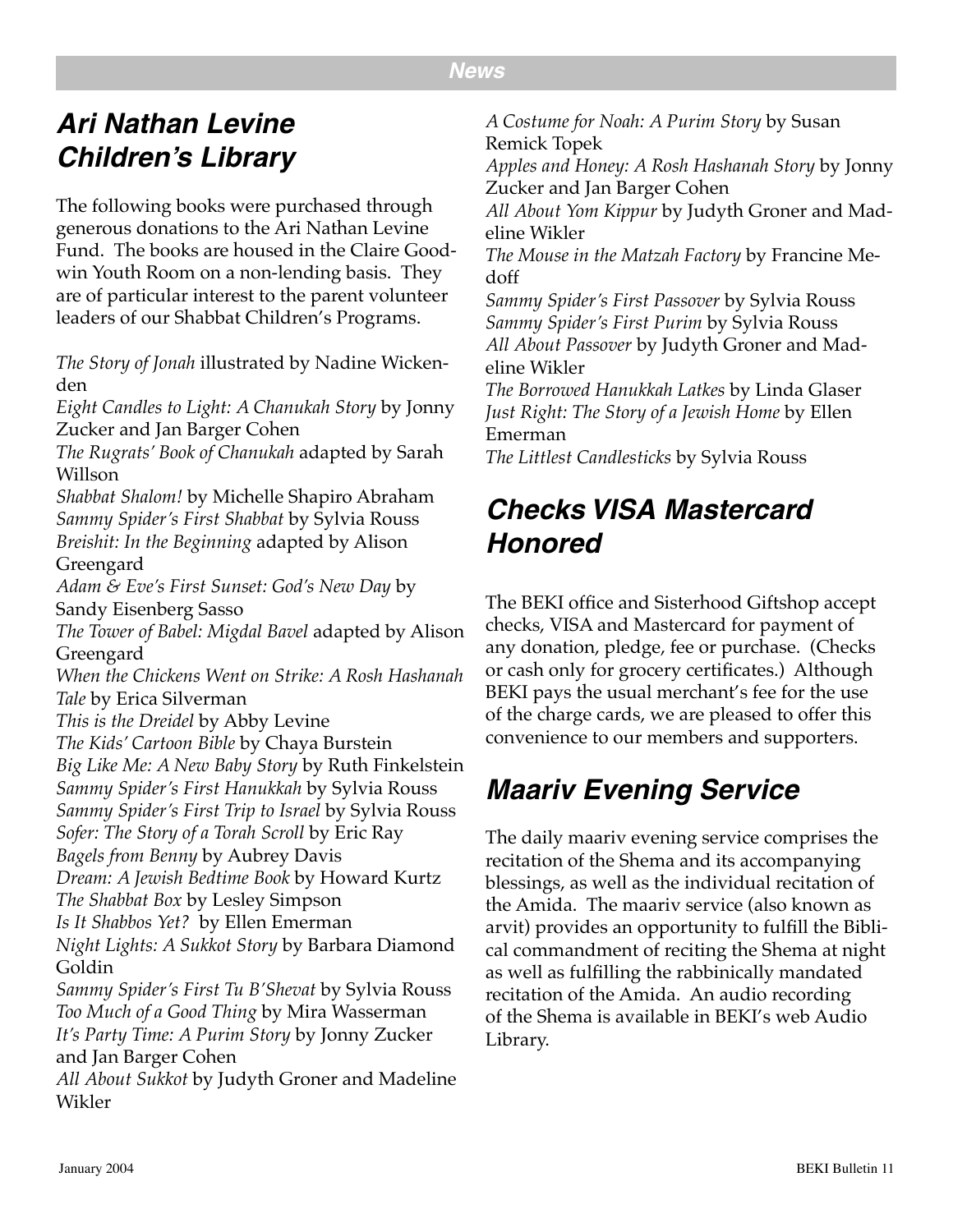## **Weekday morning services at BEKI**

Begin your day with spiritual renewal and fellowship. The Monday morning service (7:00a to 7:45a) includes a brief Torah service, and is followed by the Rashi Study Group (7:45a to 8:30a). Tuesday mornings (7:00a to 7:30a) are attended by a unique mix of people. Wednesday mornings (7:00a to 7:30a) features a continuing group of friends, followed by a 30-minute period of Talmud Study (7:30a to 8:00a). Thursday mornings (8:15a to 9:00a) are ideal for people who may not wish to rise earlier or who bring children to school, and includes a brief Torah service. It is perfect for those who wish to avoid crowds. Friday mornings (7:00a to 7:30a) present an ideal setting for someone wishing to help develop a cadre of dedicated daily daveners.

In addition to fulfilling the daily mitzvot of qeriat shema (recitation of the Shema), tefila (prayer), Talmud Torah (study) and Tzedaqa (charity), attendance also affords those in mourning a Minyan so that they can recite qaddish. Audio recordings of some of the prayers are available at the BEKI website under "Audio Library." Regular participants in these services are always glad to welcome additional worshipers. Call our office at 389-2108 x14 or see www.beki.org/schedule.html for a complete schedule.

## **Renovations Pledge Payments Welcome**

Thanks to those who have already sent in payment on your Renovations Campaign pledge. Your payment now will reduce our expense in carrying a construction loan and other finance charges.

## **Quit Horsing Around**

Members and visitors to BEKI are advised that parking is prohibited at all times on the east side of Harrison Street as indicated by the "No Parking" signs. It is also prohibited to obstruct the residential driveways on either side: "No operator shall stop, stand, or leave any horse or other animal or vehicle, in any of the following places… (d) In front of and so as to obstruct a driveway…" (New Haven Code of General Ordinances §29-35).

Parking is usually available across Harrison Street, and ample parking is available in the BEKI lot at the rear of the building.

#### **Two-Way Traffic**

The driveway from Harrison Street to the parking lot supports two-way traffic. (The "exit only" pattern is in force only for High Holy Days.) When exiting via the driveway, be sure to stop before crossing the sidewalk, in compliance with state traffic laws and in compliance with halakha (Jewish law) which strictly prohibits running over pedestrians.

#### **Enter Only**

The driveway ramp from Whalley Avenue to the parking area is for entrance only.

#### **Stop & Go**

The traffic light on Harrison Street at Whalley Avenue is controlled by a microwave sensor. It will detect a vehicle traveling at normal to slow (but not very slow) speed in the driving lane and will give Harrison Street a green light within two minutes and seventeen seconds. It may not detect a vehicle that approaches at less than 3 mph.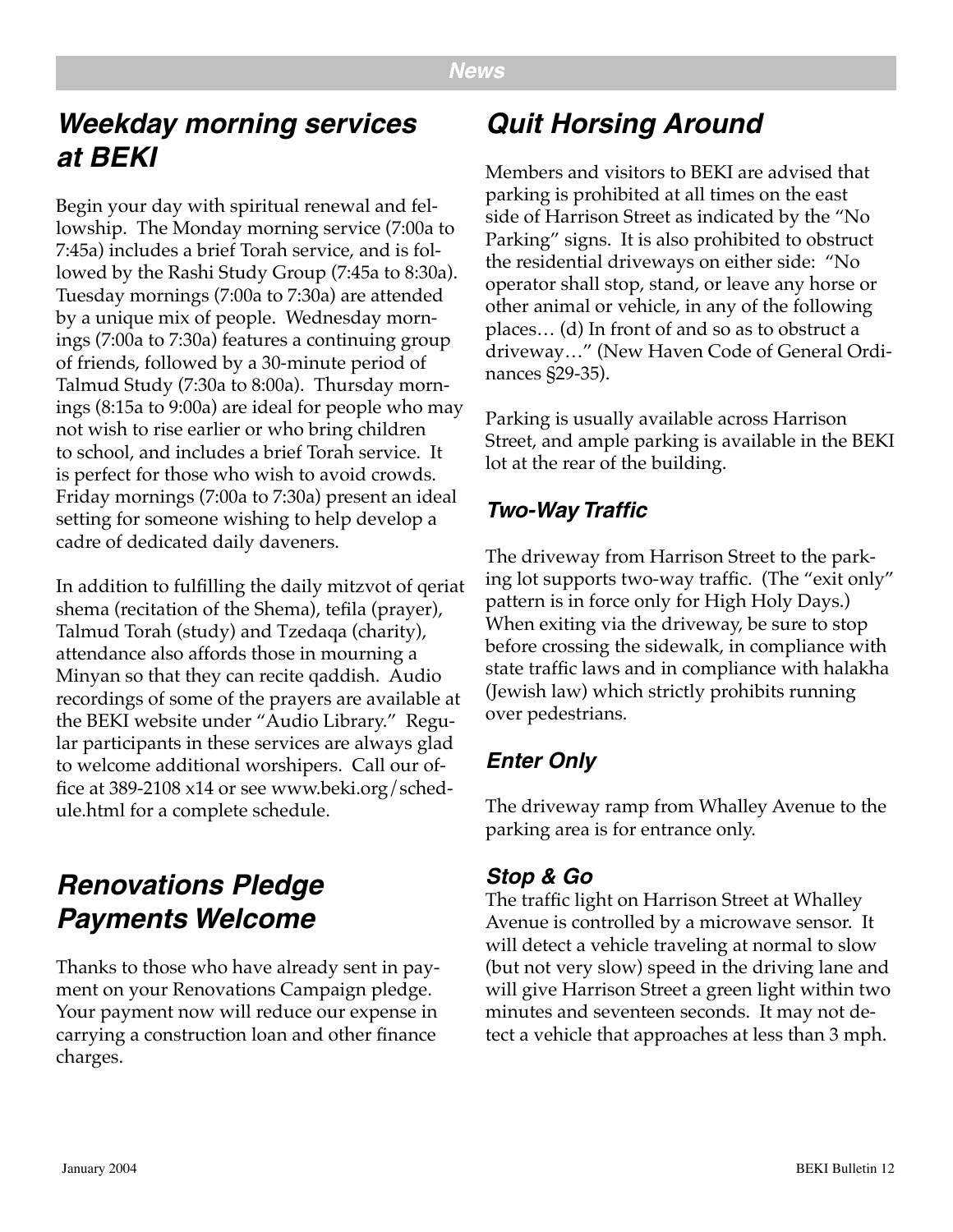## **Children's Shabbat Havura**

The Children's Shabbat Havura meets every Shabbat morning at 10:45a in the Claire Goodwin Youth Room. Designed to address the spiritual and social needs of preschool children, the Havura meets concurrently with K-2 Kehila, Junior Congregation, Cosmic Conversations, the Shabbat Shalom Learners' Minyan and the main Sabbath service. Following the half-hour of songs, stories, prayers and dance, the children have their own qiddush refreshments and then enjoy supervised play until they join the adult worship for the Concluding Service and qiddush.

The Havura enjoys strong support from parents and the Synagogue. Currently about 70 children and their parents actively participate in the Havura. Visitors have come from across New England to observe this program as a model for their own synagogues.

Meeting the spiritual and social needs of preschool children is an obligation of the Jewish community and an important part of the Synagogue's mission. The Havura (Friendship Circle) links the children to one another, to other concerned Jewish parents, and to the Synagogue. The Havura enjoys the active participation of parents who themselves are enriched by the experience. For many adults, the Children's Shabbat Havura serves as their introduction to active participation in the Synagogue Community.

If you are interested in learning more about the BEKI Children's Shabbat Havura, come any Shabbat (Saturday) morning at 10:45a and see for yourself. Or contact Miriam Benson at 389-6137 or mirbenson@aol.com, who, along with Ellen Cohen, coordinates the program. You can also contact Education Director Dr. Lauren Kempton at 389-2108 x13 or lkempton@beki.org, the staff person who supports this parent cooperative

## **Go To Israel!**

*But first, come to brunch at BEKI.*

**Curious about programs and organized trips to Israel for students?** 

**Come hear about a wide range of exciting programs, from area students and others who've gone.**

**Have a nosh, hear some speakers, ask questions. It all starts at 9:30a on Sunday 11 January (right after morning services) in the BEKI social hall.**

*No reservations required.*



**WEBSITE DESIGN • DVD/TAPE DUPLICATION**

Classes in Adobe Photoshop, Illustrator, InDesign, PageMaker, GoLive, After Effects, Apple Final Cut Pro, iMovie, Macromedia Flash and Director

> 109 Boston Post Road Orange, CT 06477 203-795-6400 email: info@MediaArtsCenter.net **[WWW.MEDIAARTSCENTER.NET](http://www.MediaArtsCenter.net)**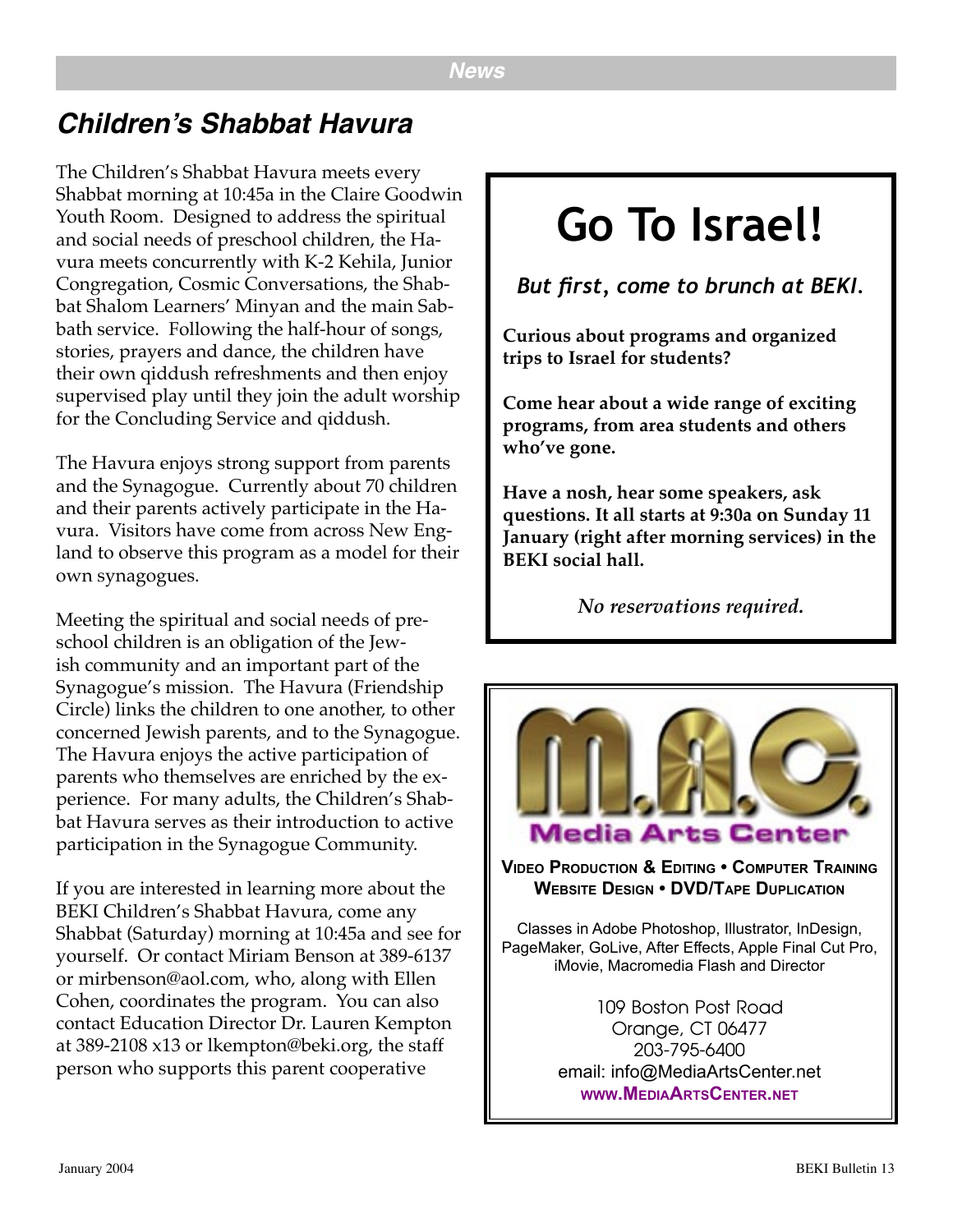#### **Shabbatot Darshanim**

- **Rabbi Alan Lovins** will serve as *darshan* (Torah commentator) on Shabbat morning 10 January, *parashat VaYehi*
- **Nanette Stahl** will serve as *darshanit* (Torah commentator) on Shabbat morning 17 January, *parashat Shemot* (Exodus)
- A special guest will serve as *darshan* (Torah commentator) on Shabbat morning 24 January, *parashat VeEra*

#### **[Shabbat Shalom Learners' Minyan](http://www.beki.org/adulted.html#sslm)**

The "Shabbat Shalom Learners' Minyan," which meets every other Saturday morning at 10:45a in BEKI's [Rosenkrantz Family Library,](http://www.beki.org/library.html) is an ideal setting for veteran and novice shul-goers alike to become more comfortable and proficient in the Shaharit (morning) and Torah services in a supportive setting. Expertly led by **Steven Fraade**, **Rabbi Alan Lovins** and others, the Shabbat Shalom Learners' Minyan is a nurturing step-by-step practice in a non-threatening, multi-generational setting. Many members who take advantage of this unique offering feel a deeper sense of awe born of increased understanding and appreciation for the services.

The SSLM meets on the 10th & 24th of this month (January). Everyone is welcome to participate regardless of religious status or background.

#### **Laws of Purim: Shabbat Afternoon Study**

The laws of Purim will be studied between *minha* afternoon service and *maariv* evening services on Shabbat afternoons during January. The sixteenth century law code *Shulhan Arukh* will be a basic text along with the Talmud and other works. The study period is about one-half hour. The study period begins at about 4:45p each Saturday afternoon.

#### *Mondays* **[Rashi Study Group](http://www.beki.org/adulted.html#rashi)**

Special time: 19 January 9:45a to 10:30a All other Mondays: 7:45a to 8:30a

Each Monday morning from 7:45a to 8:30a adults meets in the [Rosenkrantz Family Library](http://www.beki.org/library.html) to read Rashi's commentary on the Torah. It is possible to join the study for a single meeting or to begin at any time. Knowledge of Hebrew is not necessary. Rashi purported to explain the *peshat* of the text, i.e., the meaning in its historical, literary and linguistic context. Visitors and new participants are welcome. The Rashi Study Group meets at a special time, 9:45a to 10:30a, on Monday 19 January 2004, Martin Luther King Jr. Day, immediately following the 9:00a morning service.

#### *Wednesdays* **[Berakhot Talmud Study Group](http://www.beki.org/coopjona.html)**

Back by popular demand: A Berakhot Talmud Study Group meets weekly on Wednesday mornings from 7:30a to 8:00a. The Study Group focuses on the original text and the issues that arise from the Mishna and Gemara, with attention to the technical aspects of the text. A knowledge of basic Hebrew is very helpful but not required; the Group is open to all. The study group will meet every Wednesday morning in January.

#### **Rabbis' Study Group**

*Wednesdays with Murray* is a weekly study group exclusively for rabbis, facilitated by Rabbi Murray Levine. The Wednesday study group affords local rabbis an opportunity to pursue their own *talmud torah* (Torah study) in a "safe" setting and with opportunities to learn from each other's experience and insight. For more information, call Rabbi Murray Levine at (203) 397-2513.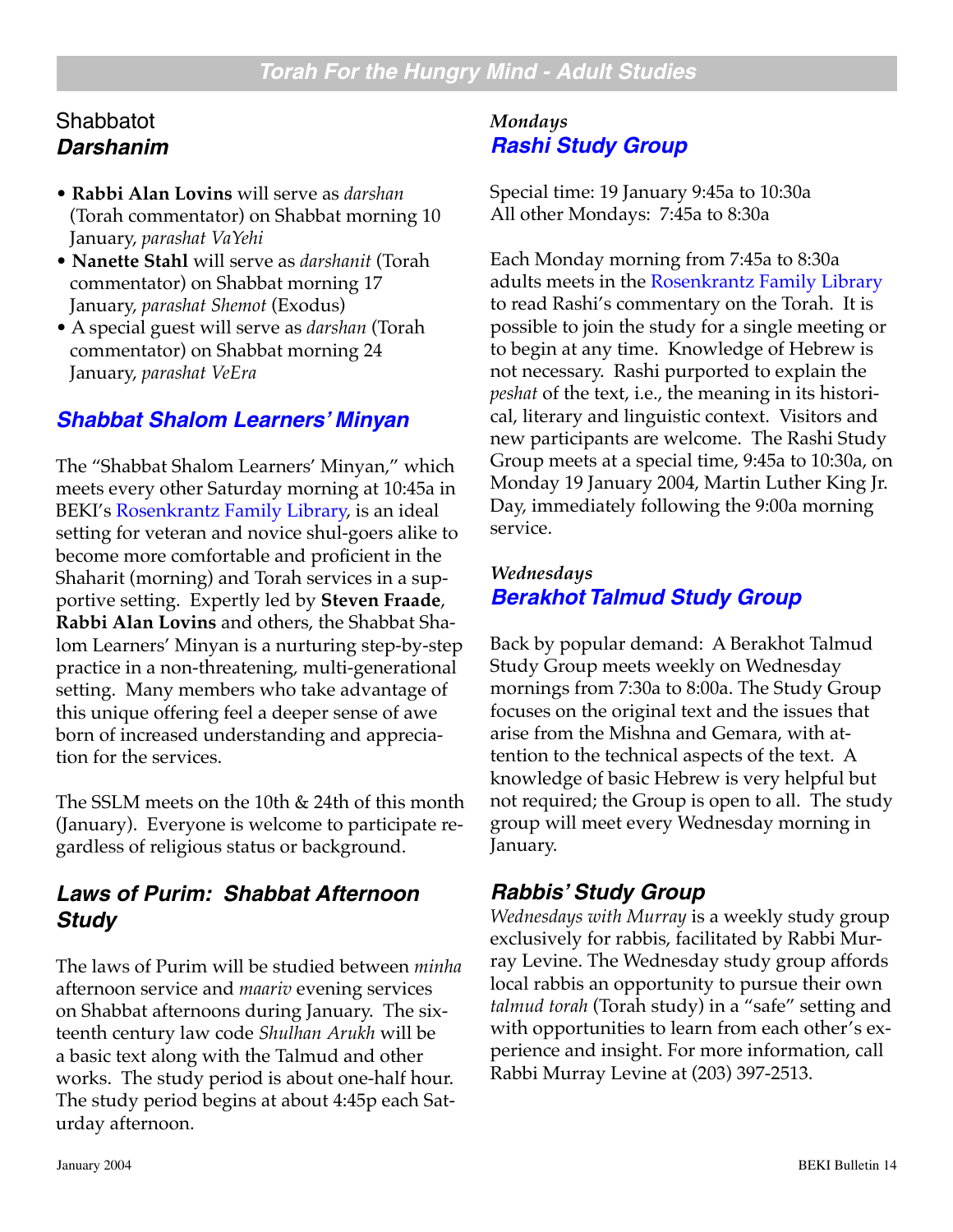#### **Torah Reading Technique: An Introduction**

Responding to members' requests, we will offer a program in January and February on Torah reading. The class will be taught by Andy Schultz, our Benei Mitzva Program Director. The program will run on Wednesday evenings from 7:00p to 8:00p in the BEKI Library. The dates for the program are 14, 21 and 28 January and 4 and 11 February. To register, please contact Dr. Lauren Kempton at 389-2108 x13 or lkempton@beki.org. LK

#### *Thursdays*

#### **[Sanhedrin Talmud Study Group](http://www.beki.org/adulted.html#sanhedrin)**

The "Sanhedrin Talmud Study Group" meets weekly on Thursdays during the lunch hour at a downtown New Haven professional office for Talmud study. The Group has met weekly since 1999. For some participants, this is their first direct experience with Talmud text. The Group focuses on the issues raised in the Talmud, with less attention to the technical aspects of the text. Knowledge of Hebrew or Aramaic is helpful but not required. For information contact Marc Schwartz at 562-9873 or [mschwartzmd@hotmail.](mailto:mschwartzmd@hotmail.com) [com](mailto:mschwartzmd@hotmail.com).

#### **[AA Meeting](http://www.beki.org/tiqunola.html#aameeting)**

A Thursday night AA meeting is held at BEKI every Thursday night at 8:00p. The weekly Meeting has been held at BEKI since May 1997. Open to any person who can benefit from a recovery program, the meeting is held according to standard AA procedure. This is not a specifically Jewish recovery group, although a large proportion of participants are Jewish. For information on the weekly meeting call Jay at (203) 387-6019 or email Jay at [drjays.nai@rcn.com.](mailto:drjays.nai@rcn.com)

#### *Every Day* **Required Reading & Reference Books on Web**

A listing of basic Judaic reference and introductory works is posted on BEKI's website at www. [beki.org/books.html](http://www.beki.org/books.html ) with a brief annotation by Rabbi Tilsen.

#### **Torah Readers Wanted**

Marsha Beller is coordinating Shabbat Morning Torah Readings for Shemot (Exodus), the reading of which we begin on 17 January. If you would like to read Torah on a Shabbat morning during the winter, or would like to learn how to read Torah, please contact Marsha (387 4657 or [mbellereco@aol.com\)](mailto:mbellereco@aol.com). Many thanks to Paula Hyman for coordinating the readings for Bereshit (Genesis). If you would like to plan to read Torah on a Shabbat afternoon or Monday morning, please contact Rabbi Tilsen (389 2108 x10 [jjtilsen@beki.org\)](mailto:jjtilsen@beki.org) or Andy Schultz at [aschultz@beki.org](mailto:aschultz@beki.org).

#### **Audio Library on Web**

Various blessings and prayers are recorded for educational purposes on BEKI's web site. Shabbat, Hanuka, and daily liturgical selections are presented. To hear the selections, go to [www.](http://www.beki.org/audio.html) [beki.org/audio.html](http://www.beki.org/audio.html).

#### **Members' Divrei Torah on Web**

Bar Mitzva [Jonah Cooper's Devar Torah](http://www.beki.org/coopjona.html) is available at www.beki.org under "Adult Studies" along with those of other members and special guests.